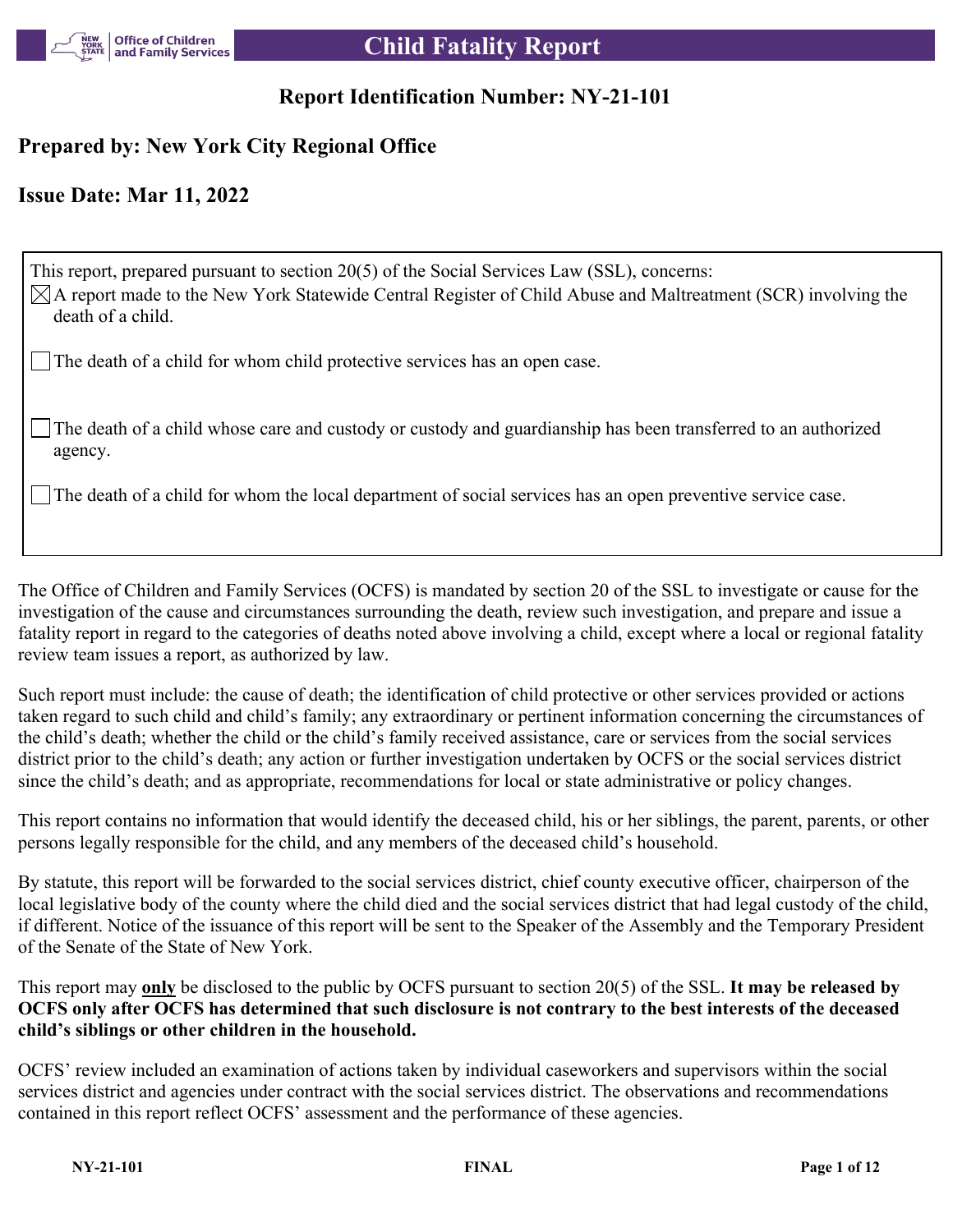

# **Abbreviations**

| <b>Relationships</b>                                 |                                                                       |                                       |  |  |  |
|------------------------------------------------------|-----------------------------------------------------------------------|---------------------------------------|--|--|--|
| <b>BM-Biological Mother</b>                          | <b>SM-Subject Mother</b>                                              | SC-Subject Child                      |  |  |  |
| <b>BF-Biological Father</b>                          | <b>SF-Subject Father</b>                                              | OC-Other Child                        |  |  |  |
| MGM-Maternal Grand Mother                            | <b>MGF-Maternal Grand Father</b>                                      | FF-Foster Father                      |  |  |  |
| PGM-Paternal Grand Mother                            | PGF-Paternal Grand Father                                             | DCP-Day Care Provider                 |  |  |  |
| MGGM-Maternal Great Grand Mother                     | MGGF-Maternal Great Grand Father                                      | PGGF-Paternal Great Grand Father      |  |  |  |
| PGGM-Paternal Great Grand Mother                     | MA/MU-Maternal Aunt/Maternal Uncle PA/PU-Paternal Aunt/Paternal Uncle |                                       |  |  |  |
| <b>FM-Foster Mother</b>                              | <b>SS-Surviving Sibling</b>                                           | <b>PS-Parent Sub</b>                  |  |  |  |
| CH/CHN-Child/Children                                | <b>OA-Other Adult</b>                                                 |                                       |  |  |  |
|                                                      | Contacts                                                              |                                       |  |  |  |
| <b>LE-Law Enforcement</b>                            | <b>CW-Case Worker</b>                                                 | CP-Case Planner                       |  |  |  |
| Dr.-Doctor                                           | ME-Medical Examiner                                                   | <b>EMS-Emergency Medical Services</b> |  |  |  |
| DC-Day Care                                          | FD-Fire Department                                                    | <b>BM-Biological Mother</b>           |  |  |  |
| <b>CPS-Child Protective Services</b>                 |                                                                       |                                       |  |  |  |
|                                                      | <b>Allegations</b>                                                    |                                       |  |  |  |
| <b>FX-Fractures</b>                                  | <b>II-Internal Injuries</b>                                           | L/B/W-Lacerations/Bruises/Welts       |  |  |  |
| S/D/S-Swelling/Dislocation/Sprains                   | C/T/S-Choking/Twisting/Shaking                                        | B/S-Burns/Scalding                    |  |  |  |
| P/Nx-Poisoning/ Noxious Substance                    | <b>XCP-Excessive Corporal Punishment</b>                              | PD/AM-Parent's Drug Alcohol Misuse    |  |  |  |
| CD/A-Child's Drug/Alcohol Use                        | <b>LMC-Lack of Medical Care</b>                                       | <b>EdN-Educational Neglect</b>        |  |  |  |
| <b>EN-Emotional Neglect</b>                          | <b>SA-Sexual Abuse</b>                                                | M/FTTH-Malnutrition/Failure-to-thrive |  |  |  |
| IF/C/S-Inadequate Food/ Clothing/<br>Shelter         | <b>IG-Inadequate Guardianship</b>                                     | LS-Lack of Supervision                |  |  |  |
| Ab-Abandonment                                       | OTH/COI-Other                                                         |                                       |  |  |  |
|                                                      | <b>Miscellaneous</b>                                                  |                                       |  |  |  |
| <b>IND-Indicated</b>                                 | UNF-Unfounded                                                         | SO-Sexual Offender                    |  |  |  |
| Sub-Substantiated                                    | Unsub-Unsubstantiated                                                 | <b>DV-Domestic Violence</b>           |  |  |  |
| LDSS-Local Department of Social                      | <b>ACS-Administration for Children's</b>                              | NYPD-New York City Police             |  |  |  |
| Service                                              | Services                                                              | Department                            |  |  |  |
| PPRS-Purchased Preventive<br>Rehabilitative Services | TANF-Temporary Assistance to Needy<br>Families                        | FC-Foster Care                        |  |  |  |
| MH-Mental Health                                     | <b>ER-Emergency Room</b>                                              | <b>COS-Court Ordered Services</b>     |  |  |  |
| <b>OP-Order of Protection</b>                        | <b>RAP-Risk Assessment Profile</b>                                    | FASP-Family Assessment Plan           |  |  |  |
| <b>FAR-Family Assessment Response</b>                | Hx-History                                                            | Tx-Treatment                          |  |  |  |
| <b>CAC-Child Advocacy Center</b>                     | PIP-Program Improvement Plan                                          | yo-year(s) old                        |  |  |  |
| <b>CPR-Cardiopulmonary Resuscitation</b>             | ASTO-Allowing Sex Abuse to Occur                                      |                                       |  |  |  |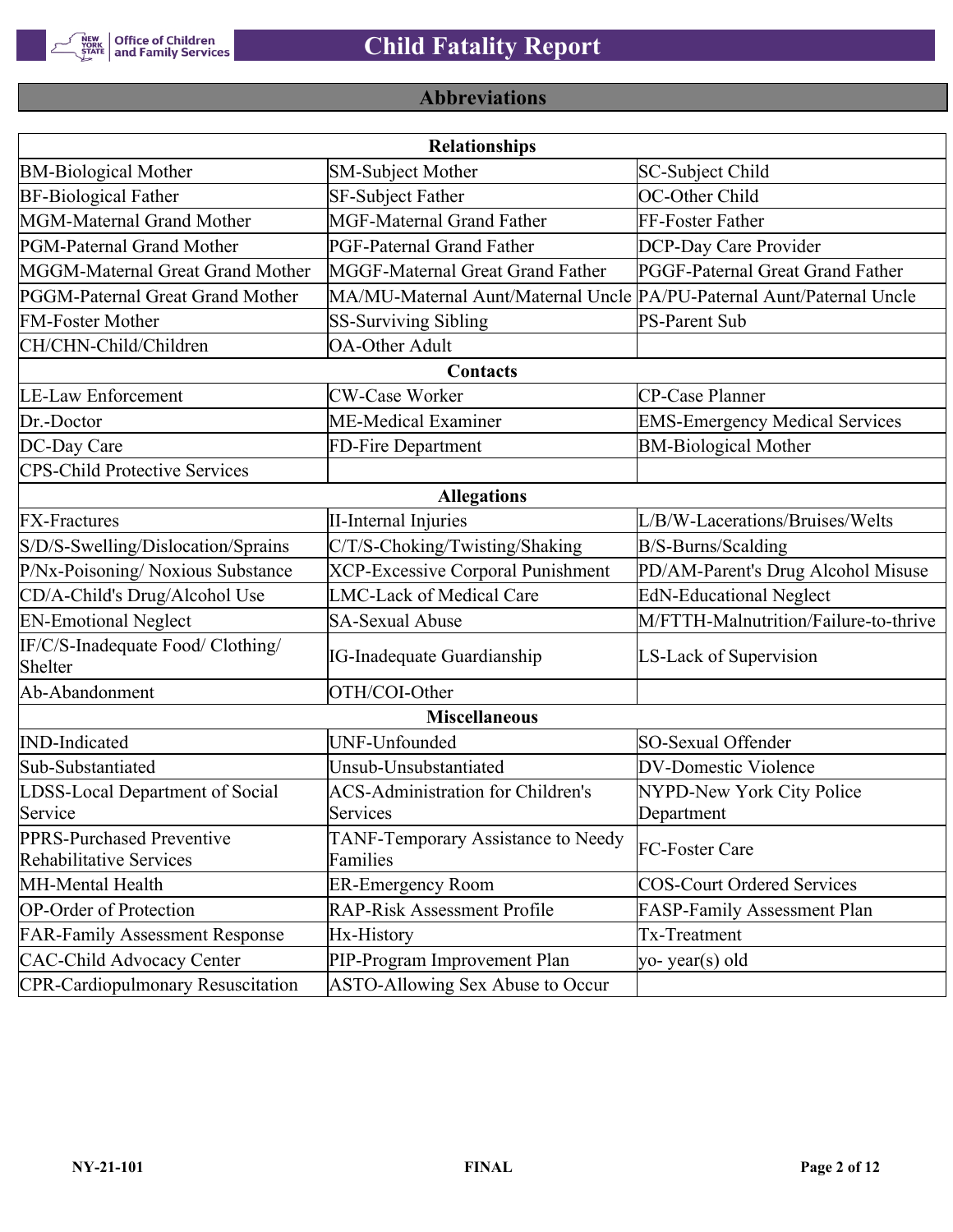#### **Case Information**

**Report Type:** Child Deceased **Jurisdiction:** Kings **Date of Death:** 09/10/2021

**Age:** 2 month(s) **Gender:** Female **Initial Date OCFS Notified:** 09/10/2021

**Presenting Information**

The SCR report alleged on 9/10/21, sometime around 9:00 AM the mother discovered the subject child not breathing and unresponsive in her crib. The mother called 911, who responded to the home. The subject child was taken to the hospital by emergency personnel and was pronounced dead by the hospital staff at about 9:14 AM. The subject child was an otherwise healthy child and the mother had no explanation for the death. The roles of the other children in the home were unknown.

#### **Executive Summary**

The 2-month-old female subject child died on 9/10/21. As of 2/10/22, NYCRO had not received a copy of the ME's report.

At the time of her death, the subject child resided with the mother, a 15-yo male, and a 9-yo female SSs. The father resided in the same supportive housing building as the mother but in different apartments.

ACS learned that the mother and the subject child went to bed at about 12:00 AM on 9/10/21, on a full-size mattress. The mother and subject child were sleeping on opposite sides of the mattress. When the mother awoke, she saw the subject child next to her. The mother attempted to move the subject child, and realized the subject child was not breathing. The mother placed the child in a stroller, got dressed, and then took the subject child to the father's apartment. An adult sibling in the father's home opened the door and when the mother screamed that the subject child was not breathing, the adult sibling called 911 for emergency assistance. The time of the call was listed as 8:28AM. The operator provided instructions which the mother followed until EMS arrived. The subject child was transported to the hospital where she was pronounced dead on arrival at 9:14 AM.

The ME reported the subject child's cause and manner of death was listed as undetermined pending the result of additional tests. The ME suspected the subject child's death was the result of a rollover related to an unsafe sleep situation. The ME also stated the subject child's body was clean with no visible signs of trauma. The scene investigator's notes indicated the subject child was in an adult bed, lying face-up with an adult and that on the bed were four adult pillows and a baby blanket.

ACS offered the family burial assistance and on 11/30/21, ACS unsubstantiated the allegation of DOA/Fatality of the subject child by the mother as there was no evidence the subject child's death resulted from other than accidental means.

NYCRO does not agree with the determination to unsubstantiate the allegation of DOA/Fatality as written. The allegation of DOA/Fatality should have been indicated as the ME said the death was most likely the result of a rollover related to an unsafe sleep situation. There were bed sharing aggravating factors.

The allegation of IG was substantiated as the mother created an unsafe sleep environment when she bed shared with the subject on 9/9/21 into 9/10/21. The mother's action created a situation that placed the subject child at substantial risk of harm. ACS documented the mother received safe sleep counseling; thus, the mother was aware bed-sharing with the subject child created an unsafe sleep environment and placed the SC at substantial risk of harm.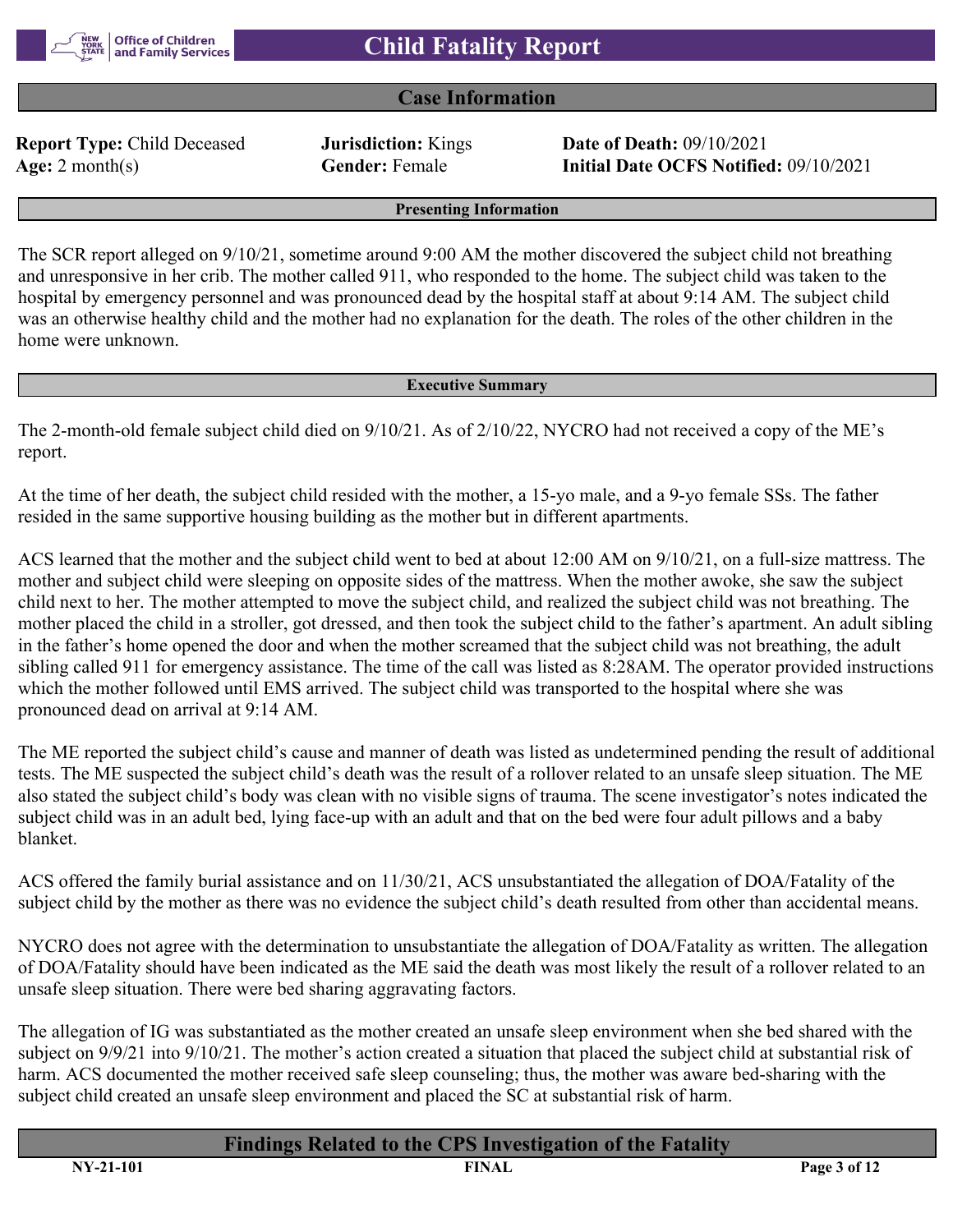

**Safety Assessment:**

| Was sufficient information gathered to make the decision recorded on |
|----------------------------------------------------------------------|
| the:                                                                 |

| <b>Approved Initial Safety Assessment?</b><br>$\circ$                                                                                                                    | Yes                                                                          |
|--------------------------------------------------------------------------------------------------------------------------------------------------------------------------|------------------------------------------------------------------------------|
| Safety assessment due at the time of determination?<br>$\circ$                                                                                                           | Yes                                                                          |
| Was the safety decision on the approved Initial Safety Assessment<br>$\bullet$<br>appropriate?                                                                           | Yes                                                                          |
| Determination:                                                                                                                                                           |                                                                              |
| Was sufficient information gathered to make determination(s) for all<br>$\bullet$<br>allegations as well as any others identified in the course of the<br>investigation? | Yes, sufficient information was<br>gathered to determine all<br>allegations. |
| Was the determination made by the district to unfound or indicate<br>appropriate?                                                                                        | Yes                                                                          |
| <b>Explain:</b>                                                                                                                                                          |                                                                              |
| <b>NA</b><br>Was the decision to close the case appropriate?                                                                                                             | Yes                                                                          |
| Was casework activity commensurate with appropriate and relevant statutory Yes<br>or regulatory requirements?                                                            |                                                                              |
| Was there sufficient documentation of supervisory consultation?                                                                                                          | Yes, the case record has detail of the<br>consultation.                      |
| Explain:                                                                                                                                                                 |                                                                              |

On 9/13/21, ACS opened a service case. It was closed on 2/9/22.

### **Required Actions Related to the Fatality**

## Are there Required Actions related to the compliance issue(s)?  $\boxtimes$  Yes  $\Box$  No

| Issue:                  | Timely/Adequate 24 Hour Assessment                                                                                                                                                                                                                                                                                              |
|-------------------------|---------------------------------------------------------------------------------------------------------------------------------------------------------------------------------------------------------------------------------------------------------------------------------------------------------------------------------|
| Summary:                | The 9/11/21 safety assessment was inadequate. The safety assessment had comments that did not<br>support the selected safety factor. The comment regarding the BF's health and SM's alleged clinical<br>health condition did not reflect the negative impact.                                                                   |
| <b>Legal Reference:</b> | SSL 424(6);18 NYCRR 432.2(b)(3)(i)                                                                                                                                                                                                                                                                                              |
| Action:                 | ACS must submit a PIP within 45 days that identifies the action the agency has taken or will take to<br>address the citations identified in the fatality report. ACS must meet with the staff involved with this<br>fatality investigation and inform NYCRO of the date of the meeting, who attended and what was<br>discussed. |
|                         |                                                                                                                                                                                                                                                                                                                                 |
| Issue:                  | Timely/Adequate Seven Day Assessment                                                                                                                                                                                                                                                                                            |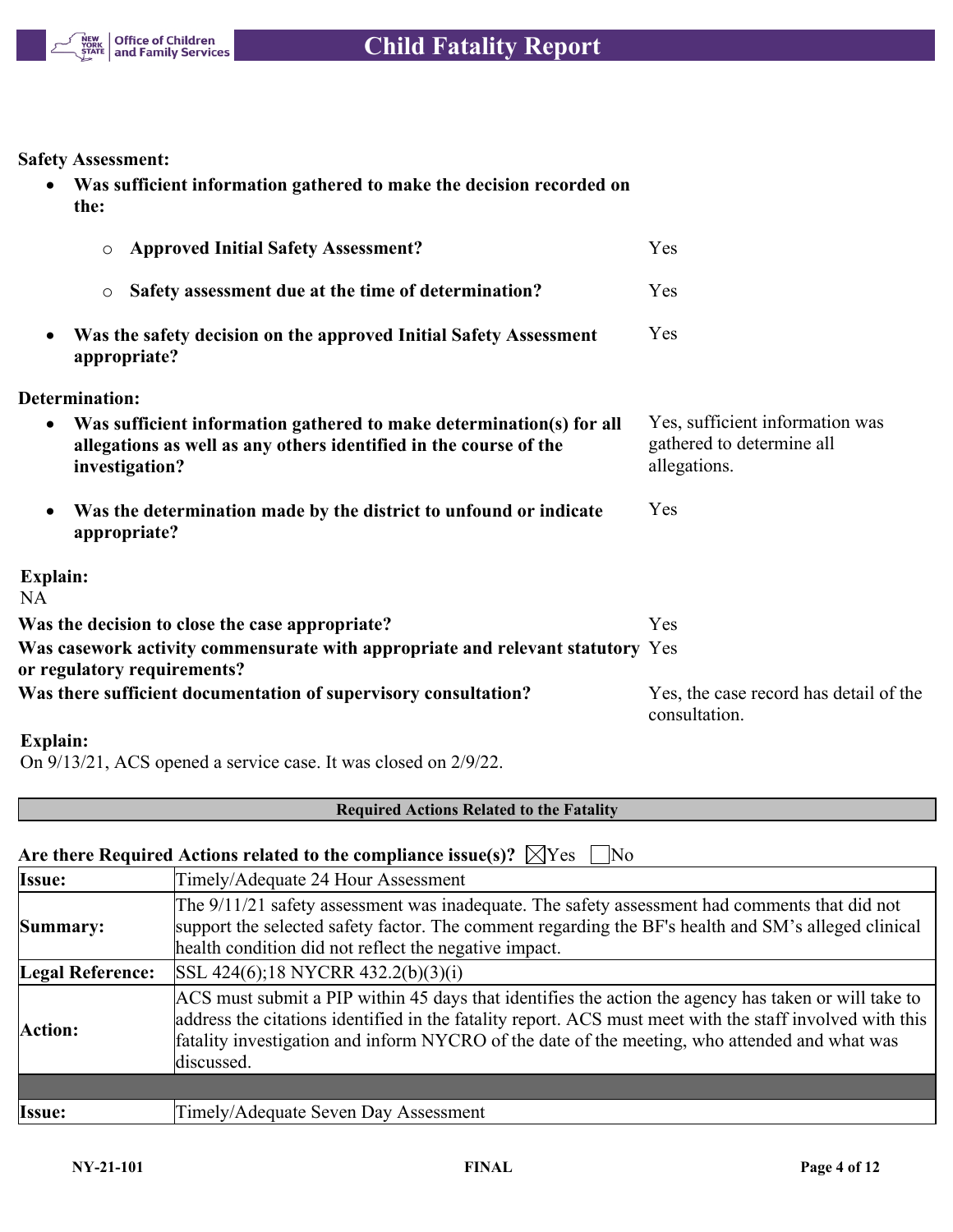$\left| \frac{\rm{New}}{\rm{VORK}} \right|$  Office of Children<br>STATE and Family Services

# **Child Fatality Report**

| Summary:                | The 9/15/21 safety assessment was inadequate. Comments that did not support the selected safety<br>factor. The comment the 15-yo SS had a history of a medical condition did not reflect the parent was<br>unable and/or unwilling to provide adequate care.                                                                    |  |  |  |
|-------------------------|---------------------------------------------------------------------------------------------------------------------------------------------------------------------------------------------------------------------------------------------------------------------------------------------------------------------------------|--|--|--|
| <b>Legal Reference:</b> | SSL 424(3);18 NYCRR432.2(b)(3)(ii)(c)                                                                                                                                                                                                                                                                                           |  |  |  |
| Action:                 | ACS must submit a PIP within 45 days that identifies the action the agency has taken or will take to<br>address the citations identified in the fatality report. ACS must meet with the staff involved with this<br>fatality investigation and inform NYCRO of the date of the meeting, who attended and what was<br>discussed. |  |  |  |
|                         |                                                                                                                                                                                                                                                                                                                                 |  |  |  |
| <b>Issue:</b>           | Timely/Adequate Case Recording/Progress Notes                                                                                                                                                                                                                                                                                   |  |  |  |
| Summary:                | Notes were not entered contemporaneously. For example an event occurred on 9/13/21 but was not<br>entered until 11/19/21.                                                                                                                                                                                                       |  |  |  |
| <b>Legal Reference:</b> | 18 NYCRR 428.5                                                                                                                                                                                                                                                                                                                  |  |  |  |
| Action:                 | ACS must submit a PIP within 45 days that identifies the action the agency has taken or will take to<br>address the citations identified in the fatality report. ACS must meet with the staff involved with this<br>fatality investigation and inform NYCRO of the date of the meeting, who attended and what was<br>discussed. |  |  |  |
|                         |                                                                                                                                                                                                                                                                                                                                 |  |  |  |
| Issue:                  | Appropriate Application of Legal Standards (Abuse/Maltreatment-Family Court)                                                                                                                                                                                                                                                    |  |  |  |
| Summary:                | ACS substantiated the allegation of IG citing substantial risk of harm instead of applying the<br>appropriate legal standard of some credible evidence.                                                                                                                                                                         |  |  |  |
| <b>Legal Reference:</b> | SSL 412(1) and 412(2)                                                                                                                                                                                                                                                                                                           |  |  |  |
| Action:                 | ACS must submit a PIP within 45 days that identifies the action the agency has taken or will take to<br>address the citations identified in the fatality report. ACS must meet with the staff involved with this<br>fatality investigation and inform NYCRO of the date of the meeting, who attended and what was<br>discussed. |  |  |  |
|                         |                                                                                                                                                                                                                                                                                                                                 |  |  |  |
| <b>Issue:</b>           | Appropriateness of allegation determination                                                                                                                                                                                                                                                                                     |  |  |  |
| Summary:                | The allegation of DOA/Fatality should have been indicated as the ME said the death was most likely<br>the result of a rollover related to an unsafe sleep situation. There were bed sharing aggravating<br>factors.                                                                                                             |  |  |  |
| Legal Reference:        | FCA 1012 (e) & (f);18 NYCRR 432.2(b)(3)(iv)                                                                                                                                                                                                                                                                                     |  |  |  |
| Action:                 | ACS must submit a PIP within 45 days that identifies the action the agency has taken or will take to<br>address the citations identified in the fatality report. ACS must meet with the staff involved with this<br>fatality investigation and inform NYCRO of the date of the meeting, who attended and what was<br>discussed. |  |  |  |
|                         |                                                                                                                                                                                                                                                                                                                                 |  |  |  |
| <b>Issue:</b>           | Appropriateness of allegation determination                                                                                                                                                                                                                                                                                     |  |  |  |
| Summary:                | Although ACS listed the BF as having no role, case documentation reflected according to the adults,<br>at 11:00PM on 9/9/21 the BF fed the SC and changed her diaper before propping the SC up on a<br>pillow to sleep in bed with the SM.                                                                                      |  |  |  |
| <b>Legal Reference:</b> | FCA 1012 (e) & (f);18 NYCRR 432.2(b)(3)(iv)                                                                                                                                                                                                                                                                                     |  |  |  |
| Action:                 | ACS must submit a PIP within 45 days that identifies the action the agency has taken or will take to<br>address the citations identified in the fatality report. ACS must meet with the staff involved with this<br>fatality investigation and inform NYCRO of the date of the meeting, who attended and what was<br>discussed. |  |  |  |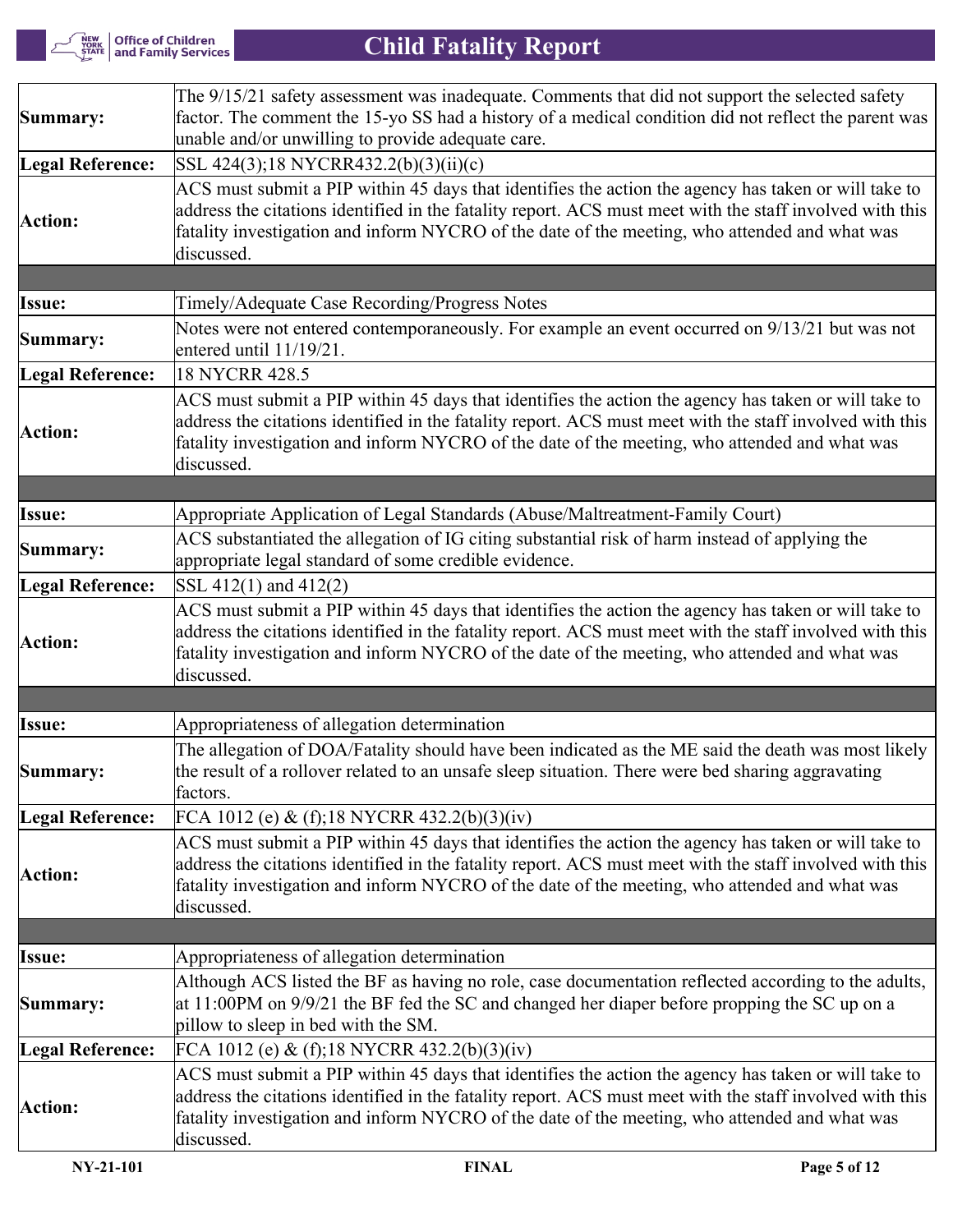

## **Fatality-Related Information and Investigative Activities**

| <b>Incident Information</b>                                            |         |                         |                            |
|------------------------------------------------------------------------|---------|-------------------------|----------------------------|
| Date of Death: 09/10/2021                                              |         | Time of Death: 09:14 AM |                            |
| Time of fatal incident, if different than time of death:               |         |                         | Unknown                    |
| <b>County where fatality incident occurred:</b>                        |         |                         | Kings                      |
| Was 911 or local emergency number called?                              |         |                         | Yes                        |
| <b>Time of Call:</b>                                                   |         |                         | 08:28 AM                   |
| Did EMS respond to the scene?                                          |         |                         | Yes                        |
| At time of incident leading to death, had child used alcohol or drugs? |         |                         | N/A                        |
| Child's activity at time of incident:                                  |         |                         |                            |
| $\boxtimes$ Sleeping                                                   | Working |                         | Driving / Vehicle occupant |
| Playing                                                                | Eating  | Unknown                 |                            |
| Other                                                                  |         |                         |                            |
| Did child have supervision at time of incident leading to death? Yes   |         |                         |                            |
| At time of incident was supervisor impaired? Not impaired.             |         |                         |                            |
| At time of incident supervisor was:                                    |         |                         |                            |
| <b>Distracted</b>                                                      |         | Absent                  |                            |
| $\boxtimes$ Asleep                                                     |         | Other:                  |                            |
| Total number of deaths at incident event:                              |         |                         |                            |
| Children ages 0-18: 1                                                  |         |                         |                            |
| Adults: 0                                                              |         |                         |                            |

#### **Household Composition at time of Fatality**

| Household                  | <b>Relationship</b> | Role                | Gender | Age                    |
|----------------------------|---------------------|---------------------|--------|------------------------|
| Deceased Child's Household | Deceased Child      | Alleged Victim      | Female | $2$ Month(s)           |
| Deceased Child's Household | Mother              | Alleged Perpetrator | Female | $36$ Year(s)           |
| Deceased Child's Household | Sibling             | No Role             | Female | $9$ Year(s)            |
| Deceased Child's Household | Sibling             | No Role             | Male   | $ 15 \text{ Year}(s) $ |
| Other Household 1          | Father              | No Role             | Male   | $51$ Year(s)           |

#### **LDSS Response**

Upon receipt of the report, ACS contacted LE and learned EMS responded to a call that was received at 8:28AM on 9/10/21. LE said the SM reported she woke up and did not observe the SC moving and called 911. The SC was in the bed with her. LE reported that according to the adults, at 11:00PM on 9/9/21 the BF fed the SC and changed her diaper before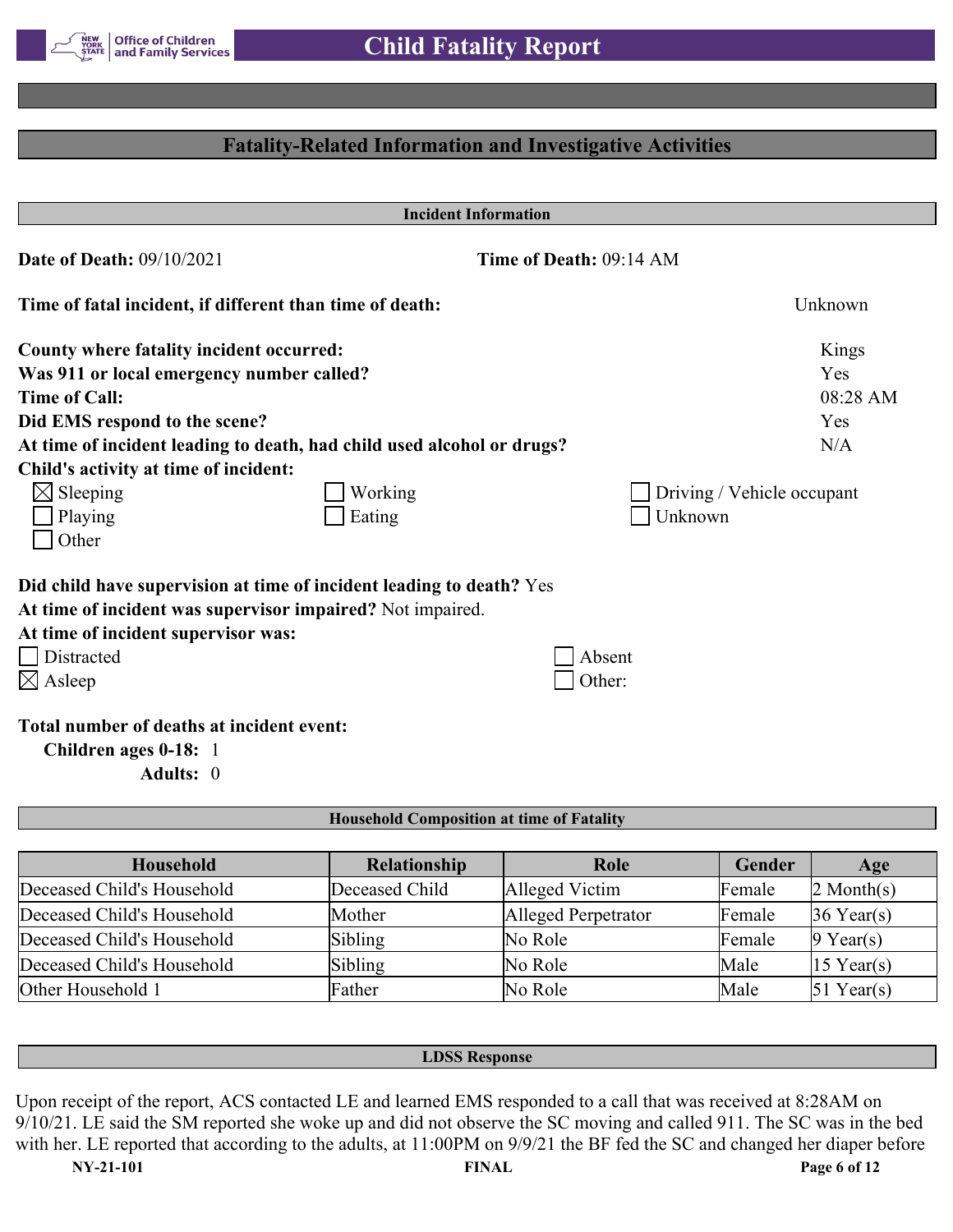

## **Child Fatality Report**

propping the SC up on a pillow to sleep in bed with the SM. The parents said the bed was pushed up against a wall in the room. A second pillow was used to separate the SC from the wall on the bed. Shortly after 8:00 AM the SM awoke and found the SC in bed next to her, but her stomach and chest were not moving. The SM picked up the SC and attempted to shake her a couple of times believing she would respond. When the SC did not react, the SM panicked, placed the SC in the stroller, got dressed, and ran to the BF's unit for help. Three calls were made to 911. LE indicated the accounts provided by the adults were consistent. LE said the SC was clean with no visible signs of trauma. Additionally, there was no suspicion of drug/alcohol use, no arrests were made, and no criminality was associated with the child's death.

On 9/10/21, ACS met with staff of the supportive housing facility and learned the family had never been mentioned with any concerns. It was reported the SM had a history of substance abuse. The staff reported the parents had received information regarding Safe sleep information. The staff also made referrals to community-based organizations for counseling for the family.

On 9/10/21, ACS visited the case address and spoke with the SM. ACS informed the SM about services such as counseling, and burial assistance.

ACS interviewed the SSs in the SM's home. The 15-yo SS said he woke up at about 8:24AM to get ready for school and heard the SM scream. The SM told him the SC was not breathing. He walked over to the stroller and saw the SC's lips and body looked purple. He said he tried to push the stroller to see if the SC would move, he tapped her and moved her arm, but she did not respond. The 15-yo SS said he called a school staff member and said he would not be attending for the day. He said when they arrived at the hospital, the SM was crying, and then they were told the SC was dead. He said the 9-yo SS stayed in the BF's home with the adult sibling until the MGM arrived. The 15-yo said he did not need counseling.

The 9-yo SS said when she awoke, she asked what was occurring and the adult sibling and his paramour told her what occurred. She said there were LE officers in her home. The 9-yo said she went to the BF's home with her adult sibling and his paramour until the MGM arrived.

On ACS interviewed medical personnel and learned on arrival the SC had no cardiac activity and was not breathing. Additionally, there were no visible signs of abuse or neglect.

On 9/13/21, ACS met with the SM, who once again repeated her account of the incident. ACS was informed the children's school had offered them counseling. The SM declined the need for counseling services for herself but indicated she would consider the service for the children. The BF also declined services. The BF explained the SC slept on her back in her crib; the SC would take naps during the day. The BF said the SM would often keep the SC in bed with her as the SC often "spat up."

On 9/14/21, the ME reported the SC's death was listed as undetermined pending the outcome of tests.

On 9/29/21, a Child Safety Conference was convened. The BF denied the use of substances and stated the alcohol observed in the home belonged to the MGM or people who visited the home. ACS and the family agreed to the safety plan of having the family's case manager visit the SM twice weekly and other staff would speak with the SM on a daily basis. ACS would complete routine checks on the SSs during the investigation.

On 10/1/21, ACS addressed alcohol use in the home, which the SM denied. ACS offered the family services and IND the report.

#### **Official Manner and Cause of Death**

**Official Manner:** Pending **Primary Cause of Death:** Pending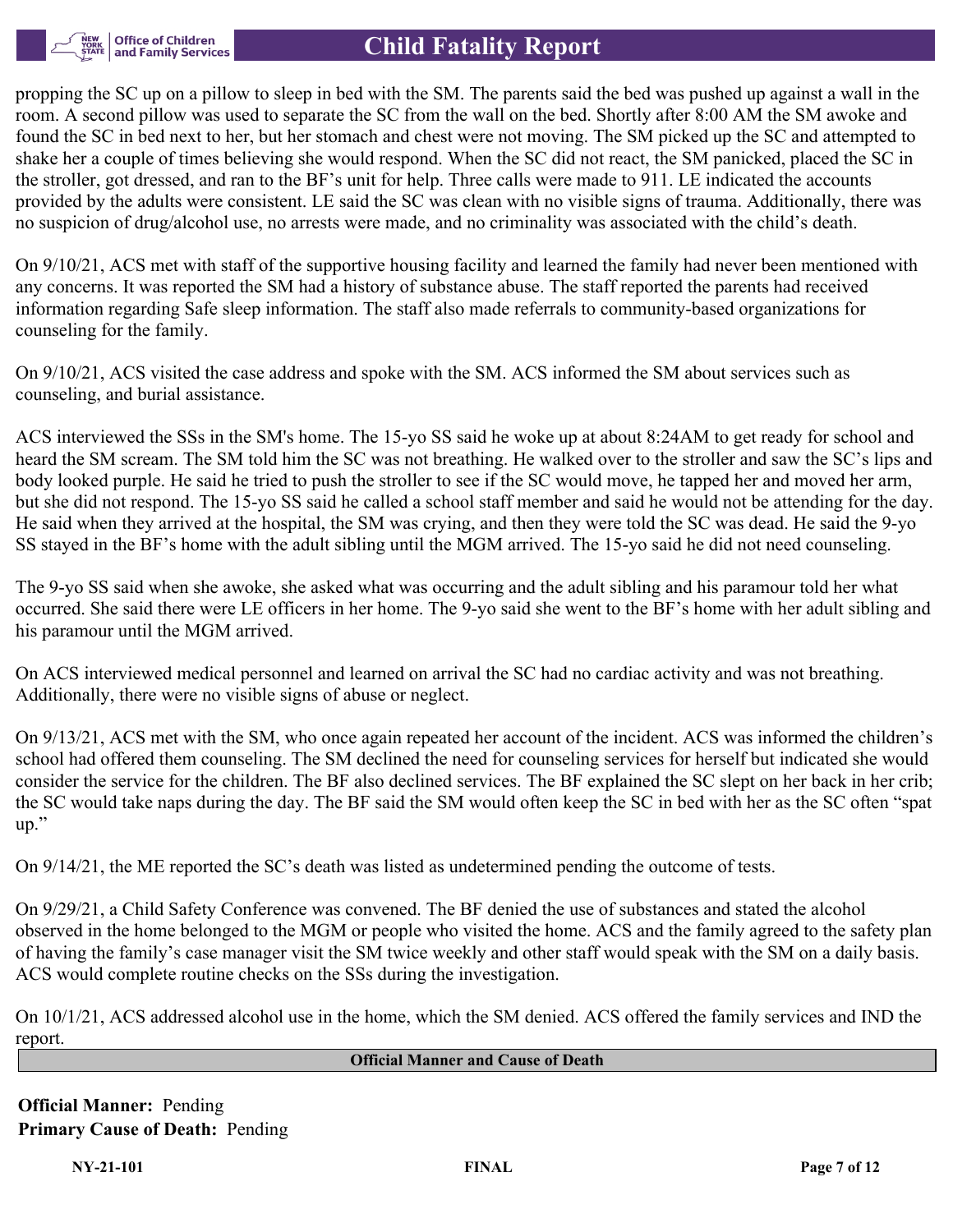

### **Person Declaring Official Manner and Cause of Death:** Medical Examiner

#### **Multidisciplinary Investigation/Review**

#### **Was the fatality investigation conducted by a Multidisciplinary Team (MDT)?**Yes

## **Was the fatality referred to an OCFS approved Child Fatality Review Team?**No

**Comments:** There is no OCFS approved Child Fatality Review Team in NYC.

#### **SCR Fatality Report Summary**

| <b>Alleged Victim(s)</b>                      | <b>Alleged Perpetrator(s)</b>             | Allegation(s)              | <b>Allegation</b><br><b>Outcome</b> |
|-----------------------------------------------|-------------------------------------------|----------------------------|-------------------------------------|
| 059553 - Deceased Child, Female, 2<br>Mons    | $ 059554$ - Mother, Female, 36<br>Year(s) | DOA / Fatality             | Unsubstantiated                     |
| $ 059553$ - Deceased Child, Female, 2<br>Mons | $ 059554$ - Mother, Female, 36<br>Year(s) | Inadequate<br>Guardianship | Substantiated                       |

#### **CPS Fatality Casework/Investigative Activities**

|                                                                                                                                                                           | Yes         | No          | N/A | <b>Unable to</b><br><b>Determine</b> |
|---------------------------------------------------------------------------------------------------------------------------------------------------------------------------|-------------|-------------|-----|--------------------------------------|
| All children observed?                                                                                                                                                    | $\boxtimes$ |             |     |                                      |
| When appropriate, children were interviewed?                                                                                                                              | $\boxtimes$ |             |     |                                      |
| Alleged subject(s) interviewed face-to-face?                                                                                                                              | $\bowtie$   |             |     |                                      |
| All 'other persons named' interviewed face-to-face?                                                                                                                       | $\boxtimes$ |             |     |                                      |
| Contact with source?                                                                                                                                                      | $\boxtimes$ |             |     |                                      |
| All appropriate Collaterals contacted?                                                                                                                                    | $\boxtimes$ |             |     |                                      |
| Was a death-scene investigation performed?                                                                                                                                | $\boxtimes$ |             |     |                                      |
| Was there discussion with all parties (youth, other household members,<br>and staff) who were present that day (if nonverbal, observation and<br>comments in case notes)? | $\boxtimes$ |             |     |                                      |
| Coordination of investigation with law enforcement?                                                                                                                       | $\boxtimes$ |             |     |                                      |
| Was there timely entry of progress notes and other required<br>documentation?                                                                                             |             | $\boxtimes$ |     |                                      |

#### **Additional information:**

Notes were not entered contemporaneously. For example an event occurred on 9/13/21 but was not entered until 11/19/21.

#### **Fatality Safety Assessment Activities**

|                                                                       | Yes | N/A | <b>Unable to</b><br><b>Determine</b> |
|-----------------------------------------------------------------------|-----|-----|--------------------------------------|
| Were there any surviving siblings or other children in the household? |     |     |                                      |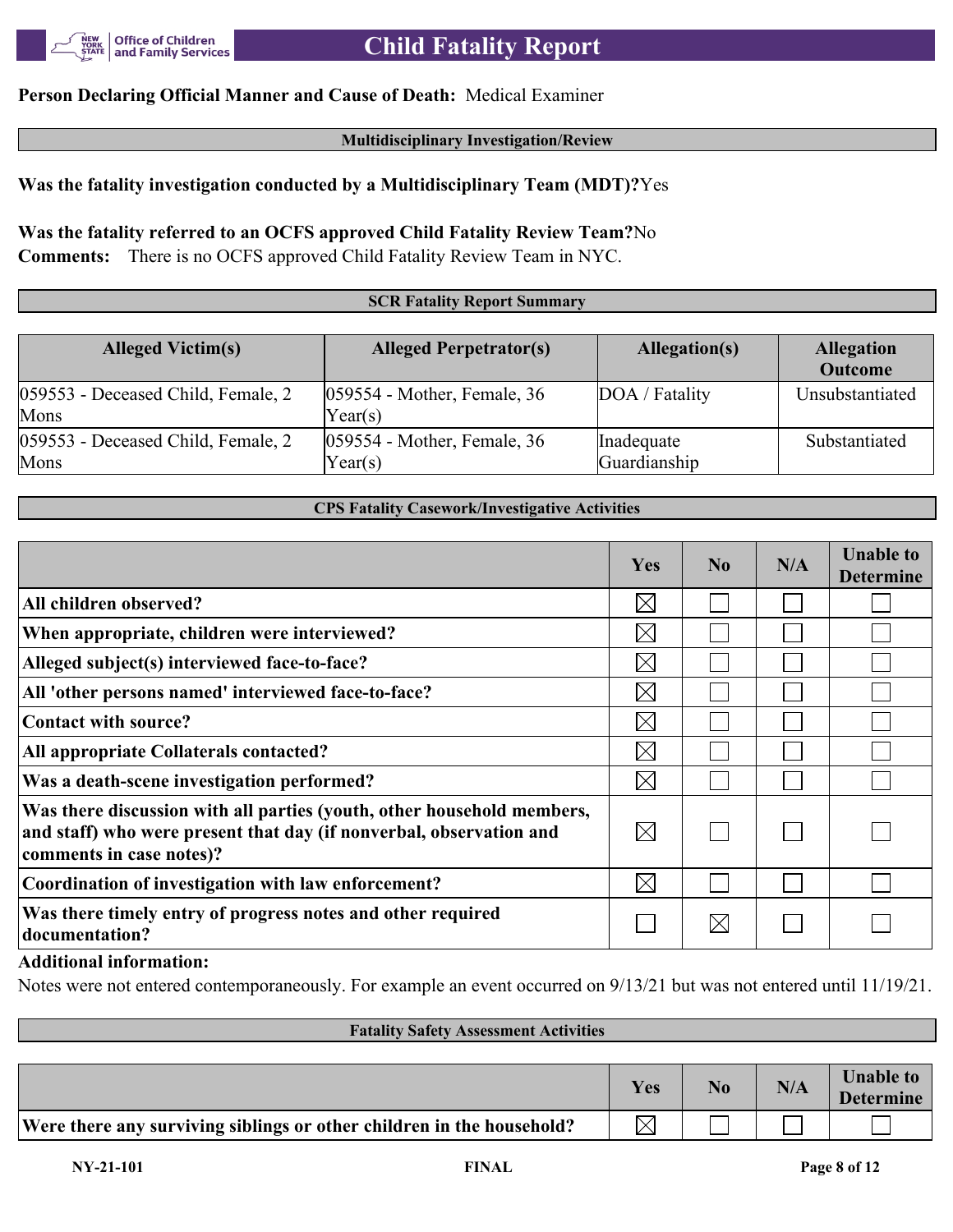

| Was there an adequate assessment of impending or immediate danger to surviving siblings/other children in the<br>household named in the report:                                                                                            |             |             |             |  |  |
|--------------------------------------------------------------------------------------------------------------------------------------------------------------------------------------------------------------------------------------------|-------------|-------------|-------------|--|--|
| Within 24 hours?                                                                                                                                                                                                                           | $\boxtimes$ |             |             |  |  |
| At 7 days?                                                                                                                                                                                                                                 | $\boxtimes$ |             |             |  |  |
| At 30 days?                                                                                                                                                                                                                                | $\boxtimes$ |             |             |  |  |
| Was there an approved Initial Safety Assessment for all surviving<br>siblings/ other children in the household within 24 hours?                                                                                                            | $\boxtimes$ |             |             |  |  |
| Are there any safety issues that need to be referred back to the local<br>district?                                                                                                                                                        |             | $\boxtimes$ |             |  |  |
| When safety factors were present that placed the surviving siblings/other<br>children in the household in impending or immediate danger of serious<br>harm, were the safety interventions, including parent/caretaker actions<br>adequate? |             |             | $\boxtimes$ |  |  |
|                                                                                                                                                                                                                                            |             |             |             |  |  |
| <b>Fatality Risk Assessment / Risk Assessment Profile</b>                                                                                                                                                                                  |             |             |             |  |  |
|                                                                                                                                                                                                                                            |             |             |             |  |  |

|                                                                                                                                                             | Yes         | N <sub>0</sub> | N/A | <b>Unable to</b><br><b>Determine</b> |
|-------------------------------------------------------------------------------------------------------------------------------------------------------------|-------------|----------------|-----|--------------------------------------|
| Was the risk assessment/RAP adequate in this case?                                                                                                          | $\boxtimes$ |                |     |                                      |
| During the course of the investigation, was sufficient information<br>gathered to assess risk to all surviving siblings/other children in the<br>household? | $\boxtimes$ |                |     |                                      |
| Was there an adequate assessment of the family's need for services?                                                                                         | $\times$    |                |     |                                      |
| Did the protective factors in this case require the LDSS to file a petition<br>in Family Court at any time during or after the investigation?               |             | $\boxtimes$    |     |                                      |
| Were appropriate/needed services offered in this case                                                                                                       | $\times$    |                |     |                                      |
| <b>Explain:</b><br>$O_{\mu}$ $0/12/21$ ACS energy examine ages. However, it was aloned an $2/0/22$                                                          |             |                |     |                                      |

On 9/13/21, ACS opened a service case. However, it was closed on 2/9/22.

#### **Placement Activities in Response to the Fatality Investigation**

|                                                                                                                                                                                                       | Yes | N <sub>0</sub> | N/A | <b>Unable to</b><br><b>Determine</b> |
|-------------------------------------------------------------------------------------------------------------------------------------------------------------------------------------------------------|-----|----------------|-----|--------------------------------------|
| Did the safety factors in the case show the need for the surviving<br>siblings/other children in the household be removed or placed in foster<br>care at any time during this fatality investigation? |     | $\times$       |     |                                      |
| Were there surviving children in the household that were removed either<br>as a result of this fatality report / investigation or for reasons unrelated<br>to this fatality?                          |     | $\boxtimes$    |     |                                      |

#### **Explain as necessary:**

The two SSs were not taken into protective custody. The 9/11/21 safety assessment reflected that there was a safety plan implemented by the family and was in place prior to the involvement of ACS. The safety plan included the MGM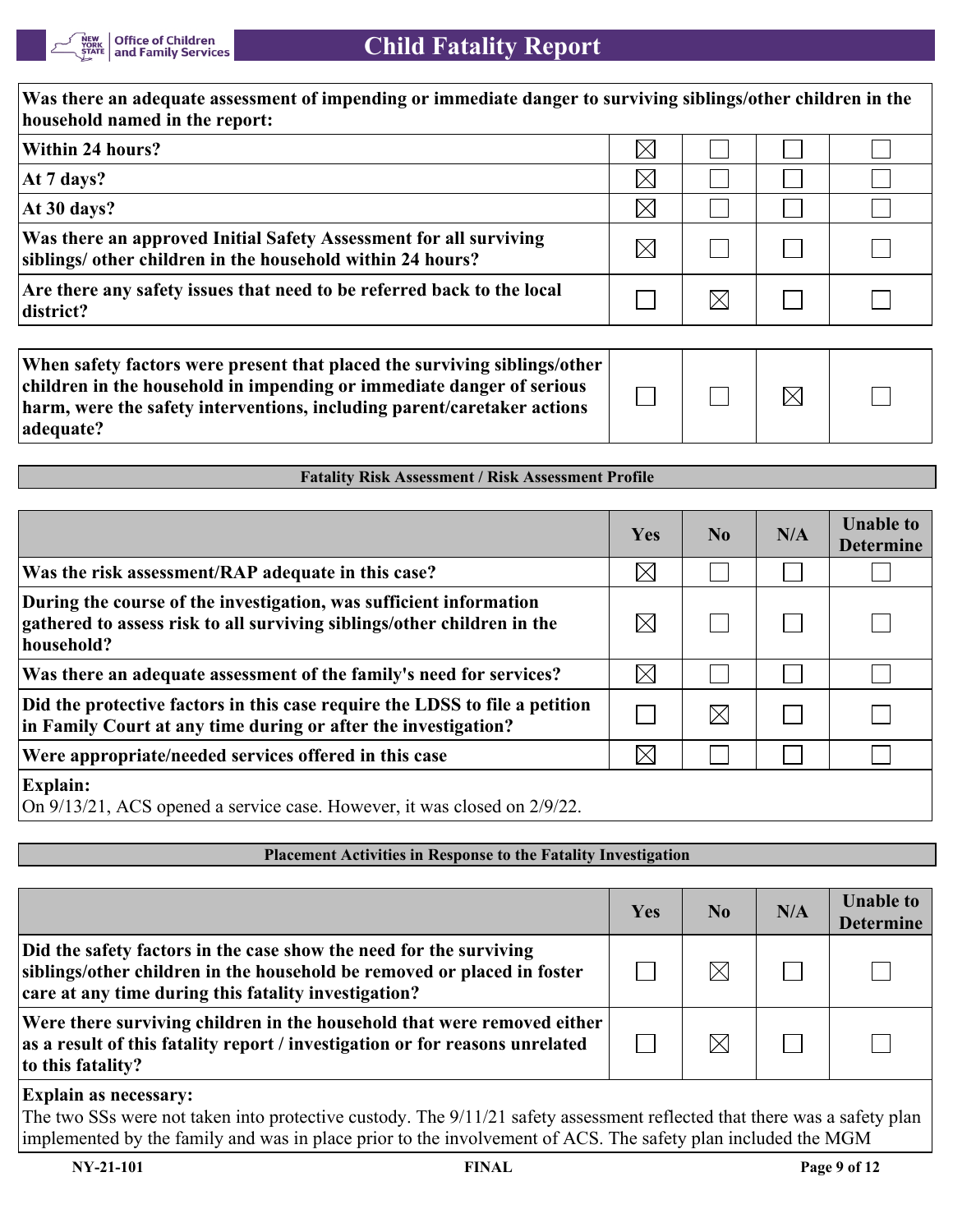visiting the home and staying with the family on weekends. The family also resided in supportive Housing, and the on duty staff member would check in with the family. ACS also provided the family with information for Crisis Services.

#### **Legal Activity Related to the Fatality**

**Was there legal activity as a result of the fatality investigation?** There was no legal activity.

**Services Provided to the Family in Response to the Fatality**

| <b>Services</b>                                                                      | <b>Provided</b><br><b>After</b><br><b>Death</b> | Offered,<br>but<br><b>Refused</b> | Offered,<br><b>Unknown</b><br>if Used | <b>Not</b><br><b>Offered</b> | <b>Needed</b><br>but<br>Unavailable | N/A         | <b>CDR</b><br><b>Lead to</b><br>Referral |  |  |
|--------------------------------------------------------------------------------------|-------------------------------------------------|-----------------------------------|---------------------------------------|------------------------------|-------------------------------------|-------------|------------------------------------------|--|--|
| <b>Bereavement counseling</b>                                                        |                                                 | $\boxtimes$                       |                                       |                              |                                     |             |                                          |  |  |
| <b>Economic support</b>                                                              |                                                 |                                   |                                       |                              |                                     | $\boxtimes$ |                                          |  |  |
| <b>Funeral arrangements</b>                                                          | $\boxtimes$                                     |                                   |                                       |                              |                                     |             |                                          |  |  |
| <b>Housing assistance</b>                                                            |                                                 |                                   |                                       |                              |                                     | $\boxtimes$ |                                          |  |  |
| <b>Mental health services</b>                                                        |                                                 |                                   |                                       |                              |                                     | $\boxtimes$ |                                          |  |  |
| <b>Foster care</b>                                                                   |                                                 |                                   |                                       |                              |                                     | $\boxtimes$ |                                          |  |  |
| <b>Health care</b>                                                                   |                                                 |                                   |                                       |                              |                                     | $\boxtimes$ |                                          |  |  |
| <b>Legal services</b>                                                                |                                                 |                                   |                                       |                              |                                     | $\boxtimes$ |                                          |  |  |
| <b>Family planning</b>                                                               |                                                 |                                   |                                       |                              |                                     | $\boxtimes$ |                                          |  |  |
| <b>Homemaking Services</b>                                                           |                                                 |                                   |                                       |                              |                                     | $\boxtimes$ |                                          |  |  |
| <b>Parenting Skills</b>                                                              |                                                 |                                   |                                       |                              |                                     | $\boxtimes$ |                                          |  |  |
| <b>Domestic Violence Services</b>                                                    |                                                 |                                   |                                       |                              |                                     | $\boxtimes$ |                                          |  |  |
| <b>Early Intervention</b>                                                            |                                                 |                                   |                                       |                              |                                     | $\boxtimes$ |                                          |  |  |
| <b>Alcohol/Substance abuse</b>                                                       |                                                 |                                   |                                       |                              |                                     | $\boxtimes$ |                                          |  |  |
| <b>Child Care</b>                                                                    |                                                 |                                   |                                       |                              |                                     | $\boxtimes$ |                                          |  |  |
| Intensive case management                                                            |                                                 |                                   |                                       |                              |                                     | $\boxtimes$ |                                          |  |  |
| Family or others as safety resources                                                 | $\boxtimes$                                     |                                   |                                       |                              |                                     |             |                                          |  |  |
| Other                                                                                |                                                 |                                   |                                       |                              |                                     | $\boxtimes$ |                                          |  |  |
| Additional information, if necessary:<br>The SM accepted burial assistance from ACS. |                                                 |                                   |                                       |                              |                                     |             |                                          |  |  |

**Were services provided to siblings or other children in the household to address any immediate needs and support their well-being in response to the fatality?** No **Explain:**

The family declined bereavement counseling.

**Were services provided to parent(s) and other care givers to address any immediate needs related to the fatality?** Yes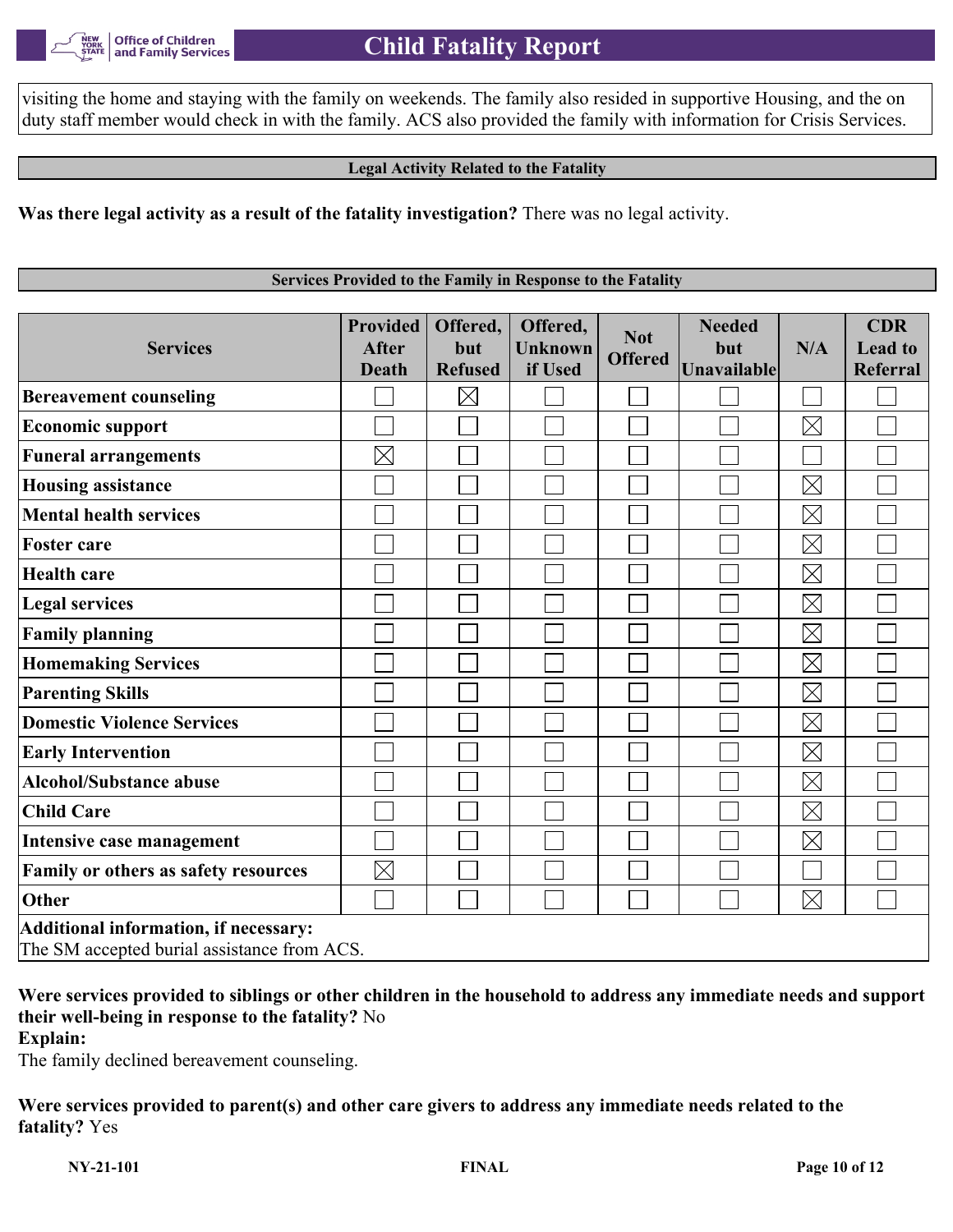

#### **Explain:**

The SM accepted burial assistance from ACS.

# **History Prior to the Fatality Child Information Did the child have a history of alleged child abuse/maltreatment?** No **Was the child ever placed outside of the home prior to the death?** No **Were there any siblings ever placed outside of the home prior to this child's death?** No **Was the child acutely ill during the two weeks before death?** No **Infants Under One Year Old During pregnancy, mother:** Had medical complications / infections  $\Box$  Had heavy alcohol use Misused over-the-counter or prescription drugs Smoked tobacco Experienced domestic violence Used illicit drugs  $\boxtimes$  Was not noted in the case record to have any of the issues listed **Infant was born:** Drug exposed With fetal alcohol effects or syndrome  $\boxtimes$  With neither of the issues listed noted in case record **CPS - Investigative History Three Years Prior to the Fatality**

There is no CPS investigative history in NYS within three years prior to the fatality.

#### **CPS - Investigative History More Than Three Years Prior to the Fatality**

The SM was listed as having no role in a report registered on 2/27/13. The SM was known to the SCR and ACS as a subject in one report dated 1/8/14. The allegations of the 1/8/14 report was IG of the now 15-yo SS by the SM. On 2/25/14, ACS UNF the report with no services required.

The now 15-yo SS was known as a non-confirmed maltreated CH in a report registered with the SCR and ACS on 2/27/13. The allegations of the 2/27/13 report were XCP and L/B/W of the now 15-yo by the uncle. On 4/26/13, ACS UNF the report. It was closed and referred to community based services.

#### **Known CPS History Outside of NYS**

There was no known CPS History outside of NYS.